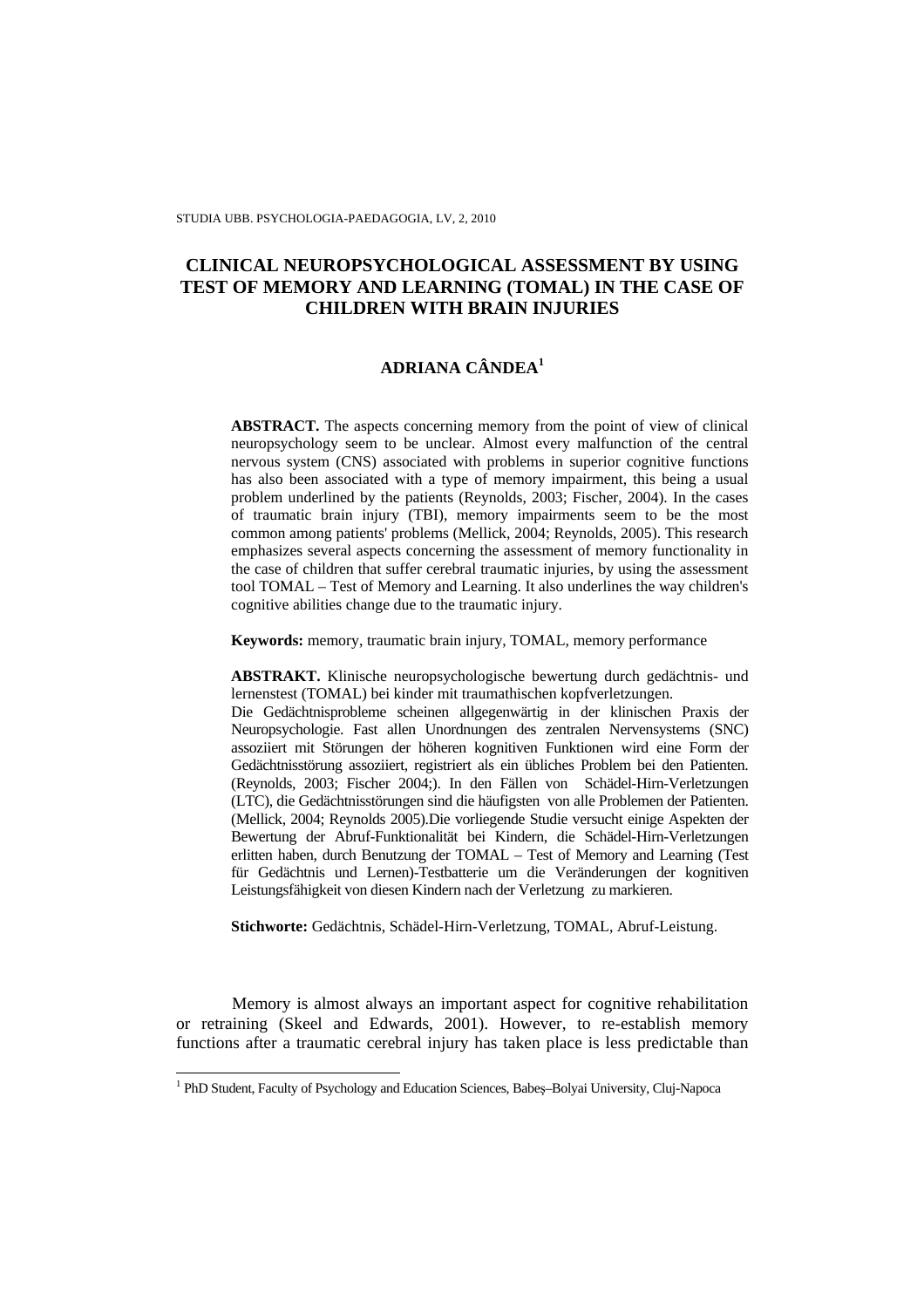the way others, more general, cognitive functions can be rehabilitated, this probably being because of the attention deficits that are characteristic for cerebral injuries. Memory deficits are the most persistent impairments in TCI (Skeel and Edwards, 2001). While certain memory functions (for instance, immediate recall) are annulled both in the context of functional and organic impairments, other memory aspects (e.g. delayed recall or memory loss) can establish a clear difference between psychiatric impairments such as depression and TBI and other CNS injuries. Most of the TBI cases can be grouped in three distinct categories from the point of view of age-the first group refers to the age range between birth and 5 years of age; the second group, 15–24 years old; and the third, over 75 year old; males numerically exceed in females, 2 to 1. A car crash is the most common cause for TBI, while other accidents and violence, respectively, come second and third (Langlois, Rutland-Brown and Thomas, 2006).

Taking into account the importance of memory in daily tasks, especially during schooling period, as well as its importance while assessing brain functional and physiological integrity, it does not surprise us that memory assessment in children and adolescents is an extensively-studied aspect.

To a certain degree, assessing memory in children and adolescents must have been considered as being important beginning with the first modern test for intelligence (Binet, 1907) and continuing with a more important test for assessing intelligence, the Wechsler Scales. These tests, within their different variants for children, included at least one or two short assessment tasks for short-term memory. All in all, major texts about child neuropsychology written during the 1970s and 1980s (for instance Bakker, Fisk and Strang, 1985; Hynd and Obrzut, 1981) do not discuss about memory assessment, although it was pointed out that 80% of a representative group of clinicians who use memory assessments emphasized the fact that memory is an important aspect of the cognitive and intellectual functions assessment (Snyderman and Rothman, 1987). In 1995, only important textbooks took into account memory function assessment in children (for instance Rourke, Bakker, Fisk and Strang, 1983), as well as its relationship with different medical malfunctioning (Baron et al., 1995), or even neuropsychiatric ones (Gillberg, 1995) is commonly included in major papers about child neuropsychology.

Brain injuries (BI) and their effects represent a major problem for public heath, they being the cause for approximately two thirds from the post-traumatic deaths and the most frequent generator of permanent disability condition posttraumatically. Recent statistics from USA and Germany counted 200-300 cases of BI reported for 100,000, the incidence peak corresponding to the 15–24-years-old people. The ratio between the CCI in males and females is 2–4/1.

In the case of the patients with multiple injuries, 50% are Central Nervous System injuries, while brain injuries are present in the case of 75% of those who died in car crashes. In Romania, the data revealed by a preliminary investigation developed by *NeuroTrauma Group* of SRN in 1997 emphasized that brain injuries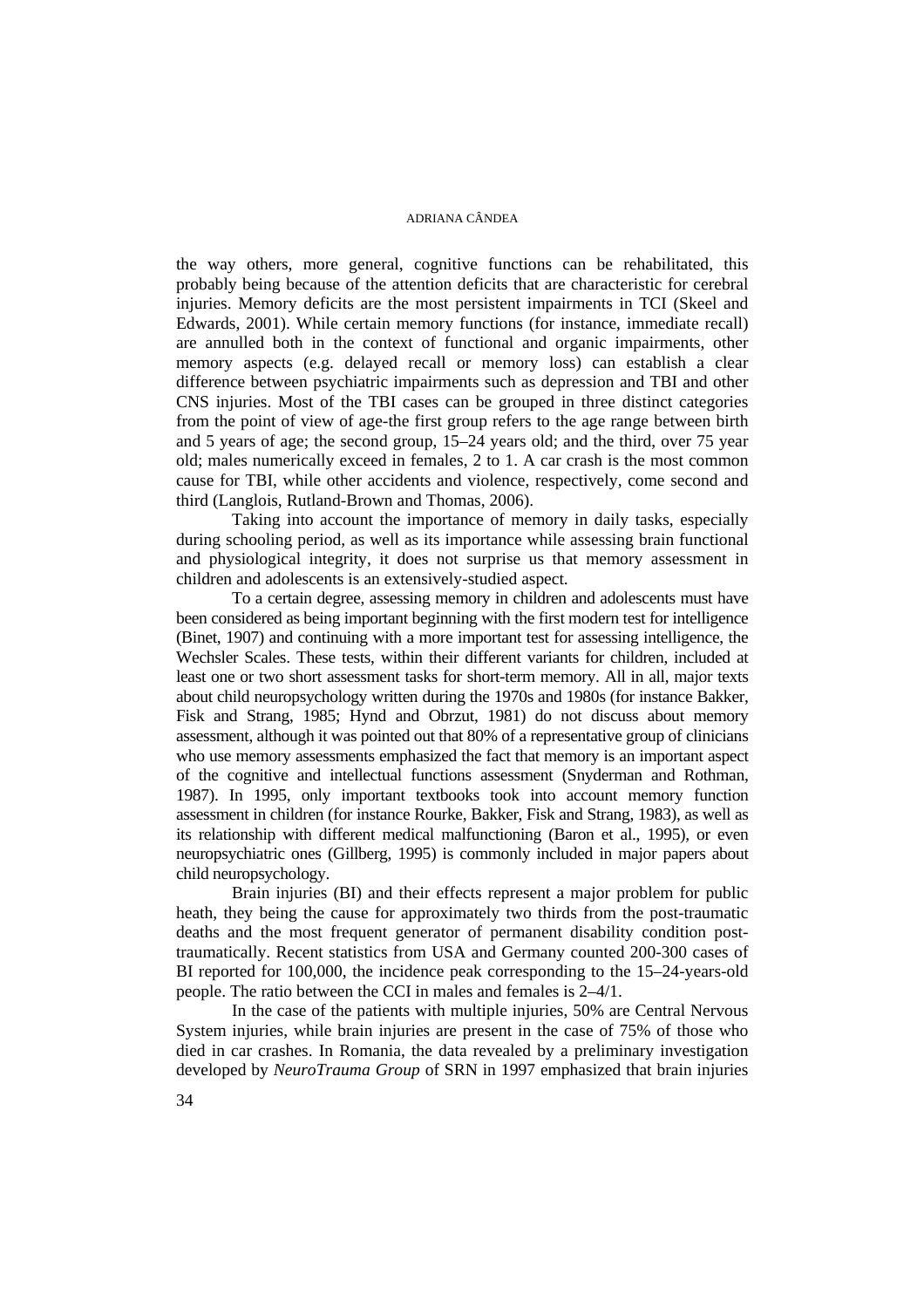can be found in a proportion of 25-95% in the specialized department, with a mortality average of 60-90% in the cases of severe brain injuries, while the ratio corresponding to the same indicator in the European Community in 1996 was 31%.

Ever since the times of Hippocrates it was known that brain injuries in children are different from those in adults not only from the point of view of their frequency, of their producing mechanism or of their traumatic types, but also from the point of view of the brain reaction or the nature of the late traumatic consequences. These differences were better investigated during the last decades, especially in complex papers belonging to Matson (1969); Meally (1968); Jennett (1970); Arseni, Horvath, Ciurea (1980); Millan (1999); Zumann, (2001); Kirsch, (2006).

## **Memory neurobiology**

Attention leaves traces or indicators in the brain, this becoming memory. Memory, in the most common perception, is the ability to recall an event or a piece of information of various types and forms. From a biological point of view, memory functions on two major levels, one of the individual cell, and the other of the system. Once memories appear, they imprint changes within the individual cells (Cohen, 1993; Diamond, 1990; Scheibel, 1990), inclusively within the level of the cell membranes and within synaptic physiology.

 The median temporal lobe, especially the hippocampus and its connecting fibers within the limbic and para-limbic structures, is of great importance in developing associative memory. The limbic system (mostly the posterior regions of the hippocampus) also mediates the development of conditioned responses. Thus, certain patients with posterior lesions located in hippocampus do not respond to the operating paradigms when the bi-directional programs for consolidation are missing. The medial injury at the level of the temporal lobe and of its connecting fibers or at the level of median diencephalic structures causes difficulties in building new memories (retrograde amnesia), but these can also unlock recent memories, ones appeared before the time of the lesion (retrograde amnesia). Different regions within limbic and para-limbic structures play an important role in building certain types of memories and simply conditioned memories may appear at sub-cortical level. All the interactions taking place at the level of the above mentioned systems are to be controlled by the attention connected mechanism situated especially at the level of the brain stem and frontal lobes, this leading to directly and indirectly facilitating memory development. Memory is a complex function resulting from the interaction of different cerebral systems (with unequal contribution). If one of this system is injured may negatively influence the capacity of developing new memories.

In the case of right-handed persons, verbal and sequential memories may be affected to a greater extent as a result of the injury from the level of the left temporal lobe and its connected regions. Injuries in the right hemisphere interfere in a negative way, especially with visual and spatial memory.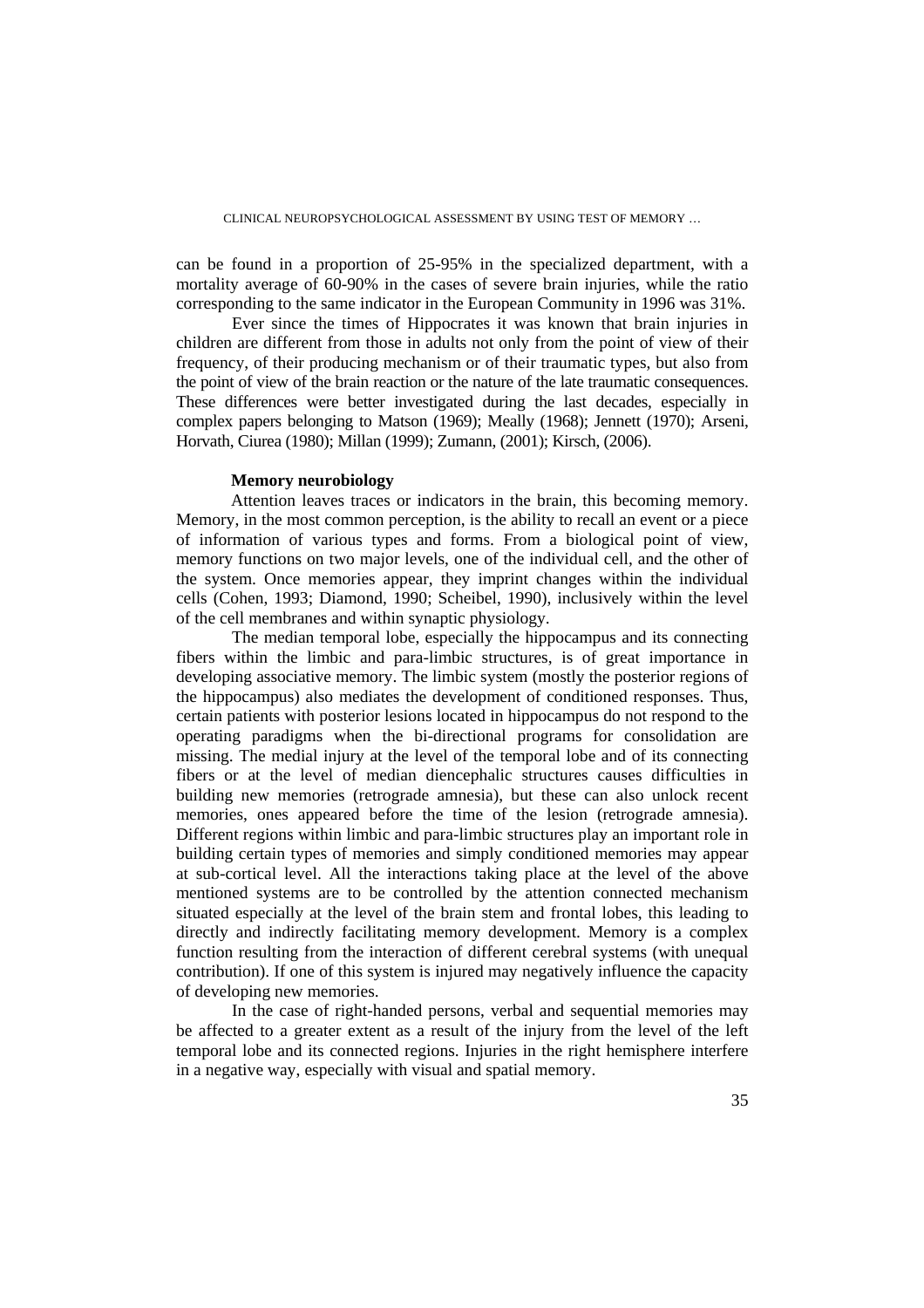# **Research objective:**

Assessing the functionality peculiarities of the memory in the case of two brain injured patients by using TOMAL (Test of Memory and learning) probe.

#### **Hypothesis:**

Traumatic brain injuries highly interfere with memory performance in the case of children afflicted by this type of trauma.

### **Participants:**

Two participants were included in this research, using the following criteria:

a. participant diagnosed with acute isolated cerebral injury or with a brain injury part of an associated trauma, case in which the brain injury is responsible for the patient's serious health problem;

b. neurologic status situated between 12-9 ranges, it being assessed by using GCS (Glasgow Coma Scale);

c. neurologic status situated below or on the 9 range, it being assessed by using GCS (Glasgow Coma Scale) during the primary assessment, patient who required intubation.

# **Tools used during the research a. Glasgow Coma Scale (GCS)**

This scale assesses three distinct components of the conscience estate: the patient's ability to open his eyes, verbal, and motor response. The scores obtained on those three levels are added being obtained a total score between 3 and 15 points. The GCS score has a diagnosis and prognosis value. It is easy to be calculated by adding the score obtain for ocular reaction (OR), verbal (V) and motor  $(M)$  – the normal score is 15 points. Coma is corresponding to a score  $\langle 8 \rangle$ points, going till lack of reaction, it being noted as GCS=O1V1M1=3 points.

# **b. TOMAL-Test of Memory and Learning**

TOMAL is a complex battery of probes, composed of 14 memory and learning tasks (eight main sub-tests and six supplementary sub-tests), standardized for people with ages within 5 years 0 months 0 days and 59 years 11 months 30 days. Its eight main tests are divided into verbal and non-verbal memory content areas. These areas can be mixed, thus making up a composing test.

Specialized literature identifies two main researches that investigated the relationship between gender, ethnic variables and the performances scored in TOMAL test. Mayfield and Reynolds (1997) compared white and black children's performances with those obtained by the normative sample used for standardizing TOMAL. The results obtained proved that white and black children scored similar performances with those of the normative sample, by taking into account the main factors of the probe, Reynolds and Bigler (1996) suggesting that "the task is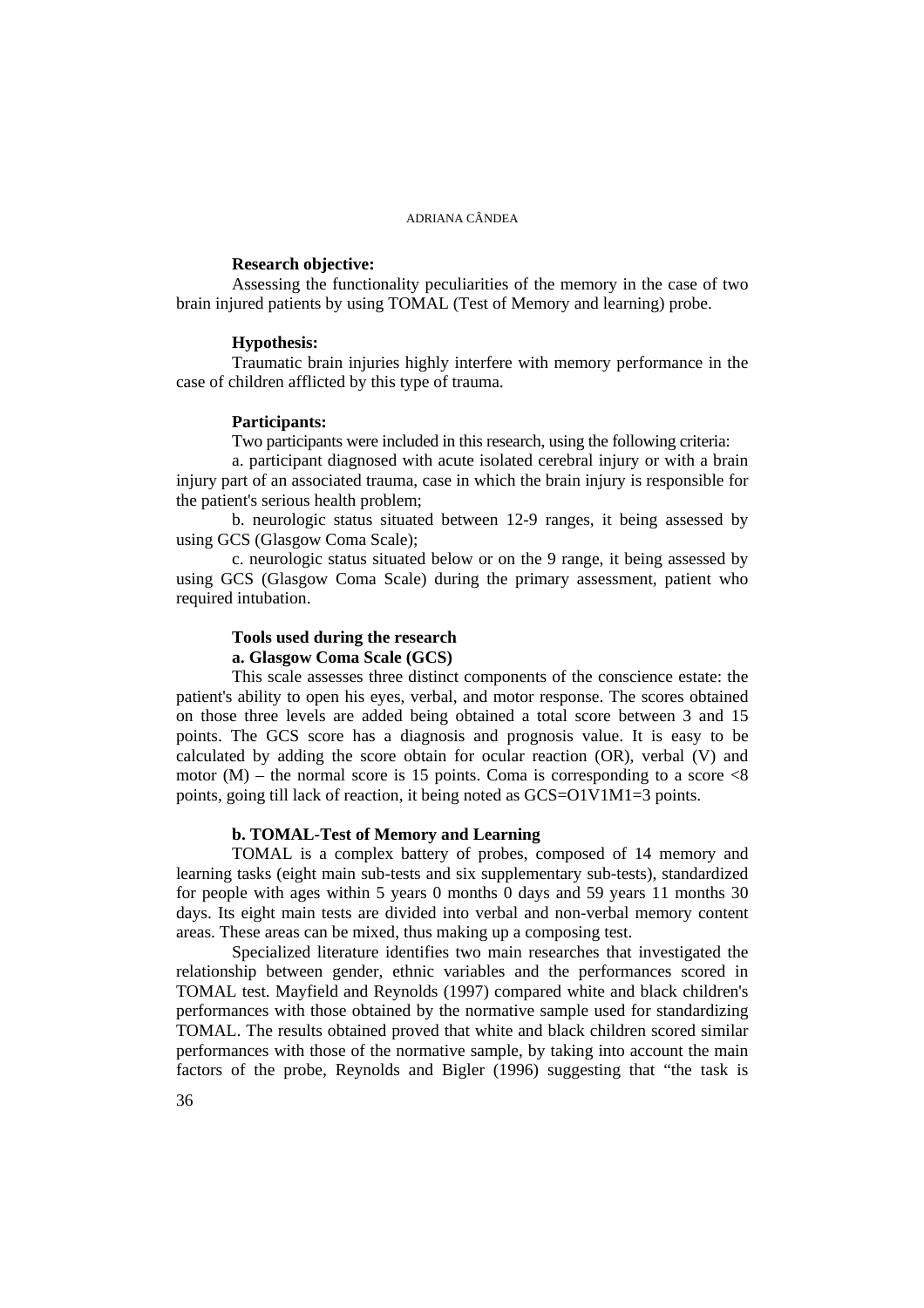CLINICAL NEUROPSYCHOLOGICAL ASSESSMENT BY USING TEST OF MEMORY …

perceived similarly by two testing groups" (p. 120). Furthermore, the researchers investigated all those 14 sub-tests as a whole set, they showing global significance.

Mayfield, Lowe and Reynolds (1998) investigated in another research the performances obtained by males and females. The results proved that female participants obtained higher scores in verbal tasks, while male participants had higher scores in spatial tasks. Authors mentioned among their conclusions that the results obtained correspond to similar tasks used for assessing intelligence, these showing that despite the identified results "there is a common base both for male and female participants".

 The standard TOMAL scores per age are made up of four main indexes and five supplementary indexes. The main ten sub-tests are divided into Verbal Memory Index (VMI) and Nonverbal Memory Index (NMI). The Composite Memory Index (CMI) is derived from the ten main sub-tests. The Delayed Response Index (DRI) is made up of the responses to the four sub-tests in the first 30 minutes after testing.

The supplementary indexes include Verbal Delayed Recall Index (VDRI), Attention/Concentration Index (ACI), Sequential Memory Index (SMI), Free Recall Index (FRI), Associative Recall Index (ARI) and Learning Index (LI).

The Verbal Memory Index (VMI) includes five sub-tests: Memory for Stories, Word Selective Reminding, Object Recall, Paired Recall, and Digits Forward. The optional sub-tests such as Letters Forward, Digits Backwards, and Digits Forward are considered to be verbal measurement instruments, but they are not included in the Verbal Memory Index as part of the Composite Memory Index. Each of these sub-tests is presented verbally and prompts for a verbal answer from the examiner. These sub-tests vary in terms of semantic complexity and/or need for language understanding. This allows the examiner to establish whether the language or the meaningful context improves or deteriorates the child's ability to recall the information he or she was presented.

# **The TOMAL sub-tests**

The 8 core sub-tests, the 6 supplementary sub-tests, and the delayed recall trials take approximately 45 minutes for an experienced examiner to administer. The sub-tests were chosen in order to provide a broad evaluation of the memory functions and, when all are used, to provide the most comprehensive memory evaluation available.

The presentation and the responses format in the administration of the TOMAL sub-tests vary systematically in such a way as to sample the verbal, visual and motor modalities and the combinations among them in the format of the presentation and of the response. Several tests are provided for a criterion made up of several sub-tests, including selective recall, in such a way as to determine learning or acquisition curves. Multiple tests are provided (at least five are necessary according to Kaplan, 1996) in the selective recall sub-tests for an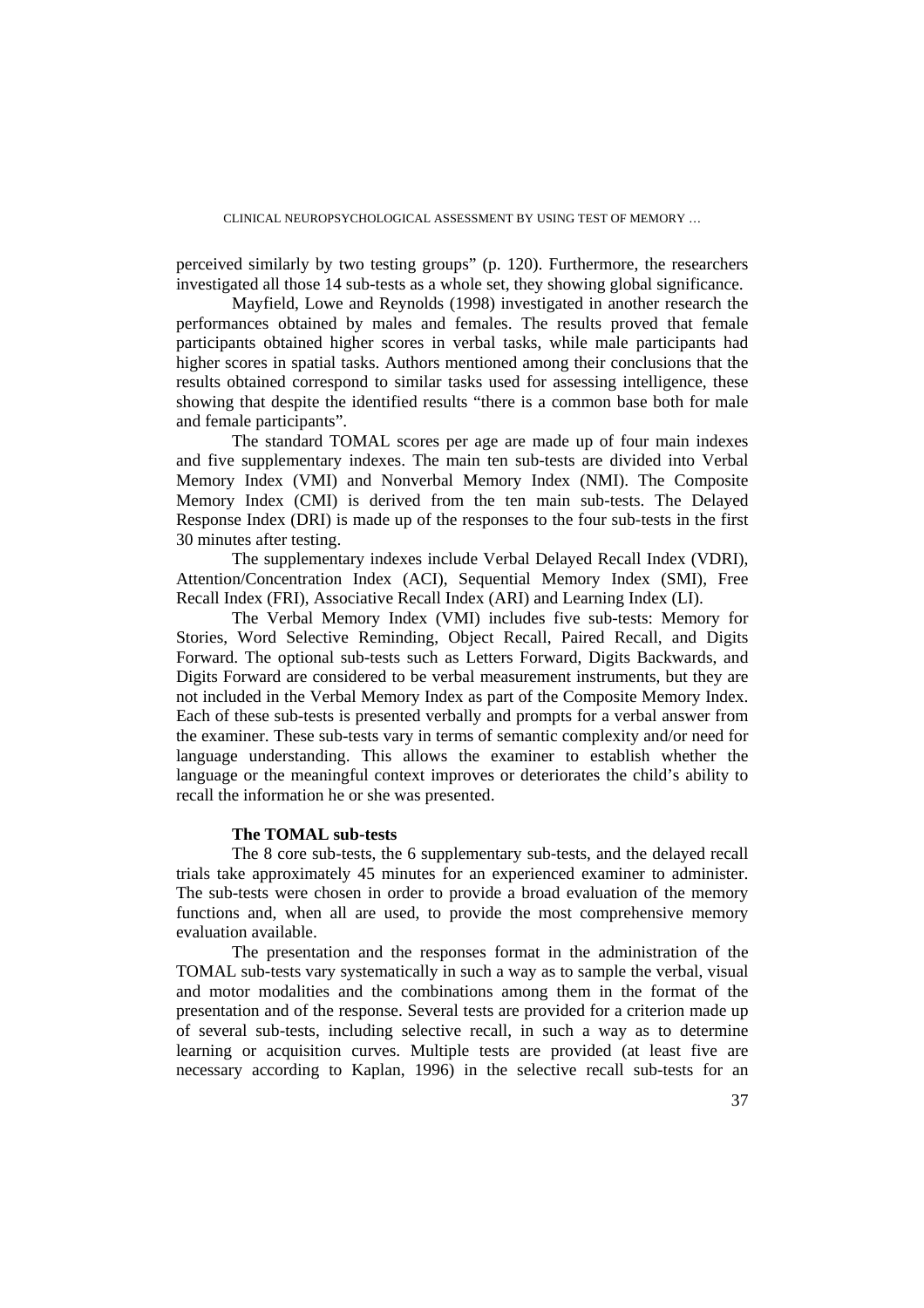analysis of the processing depth. In the format of selective reminding (in which the examinees are reminded only the "omitted" or un-recalled stimuli, when the articles which have been recalled once will not be recalled in the subsequent tests, problems are revealed in the transferring of the stimuli from the working memory and the immediate memory to long-term storage. The insertion of cues is also allowed at the end of Delayed Word Selective Reminding. The reason for this is to increase the examiner's ability to test the depth of the processing.

The established memory functions (for instance the memory for stories), which are related to academic learning, are included, along with tasks that are more common in experimental neuropsychology and which have a high (Facial Memory) or low (Selective Visual Reminding) ecologic relevance. Some sub-tests use very meaningful material (Memory for Stories), while others use very abstract stimuli (Abstract Visual Memory).

Apart from the review of the memory function, the purpose for including such a factorial series of tasks on multiple levels is to allow for a thorough and detailed analysis of the memory function and of potential memory deficits which could be discovered. The neurophysiologist's task is to administer sub-tests which are very specific and variable in terms of presentation and response format and which sample from all the relevant brain functions in order to solve the complex puzzle of brain-behavior disorders. Kaufman (1979) was the first to present a detailed model for the analysis of test data in a comprehensive format (elaborated later, Kaufman, 1994), which make the clinician's task similar to that of a detective. The detail, breadth and variety of the TOMAL sub-tests, together with their excellent psychometric properties, make TOMAL ideal for usage in a model for "intelligent testing", especially in the analysis of brain-behavior relations associated to the memory function.

# **Case Studies**

#### **Case study no.1: Tiberiu**

At the age of 14, Tiberiu suffered an acute carbon monoxide poisoning. The gas installation in the closed garage where Tiberiu was playing was not working properly, releasing carbon monoxide in the area. His mother found him unconscious, in cardiopulmonary arrest. An NMR revealed a basal ganglion lesion, which is a classic sign of carbon dioxide poisoning.

 Before the accident, Tiberiu was in good health. He was a bright student, with grades averaging 9.8. Tiberiu is now in the  $7<sup>th</sup>$  grade and he has difficulties in Mathematics and poor eye-to-hand coordination. It is believed that his current condition indicates a decline compared to the previous performance.

Figure 1 represents a summary of Tiberiu's TOMAL scores 15 months after the accident. The format was obtained from score software designed by Szasz, Reynolds, & Voress, 2007. The first section of the summary presents the scaled score, the percentage hierarchy and a quality descriptor ranging from Very Deficient to Very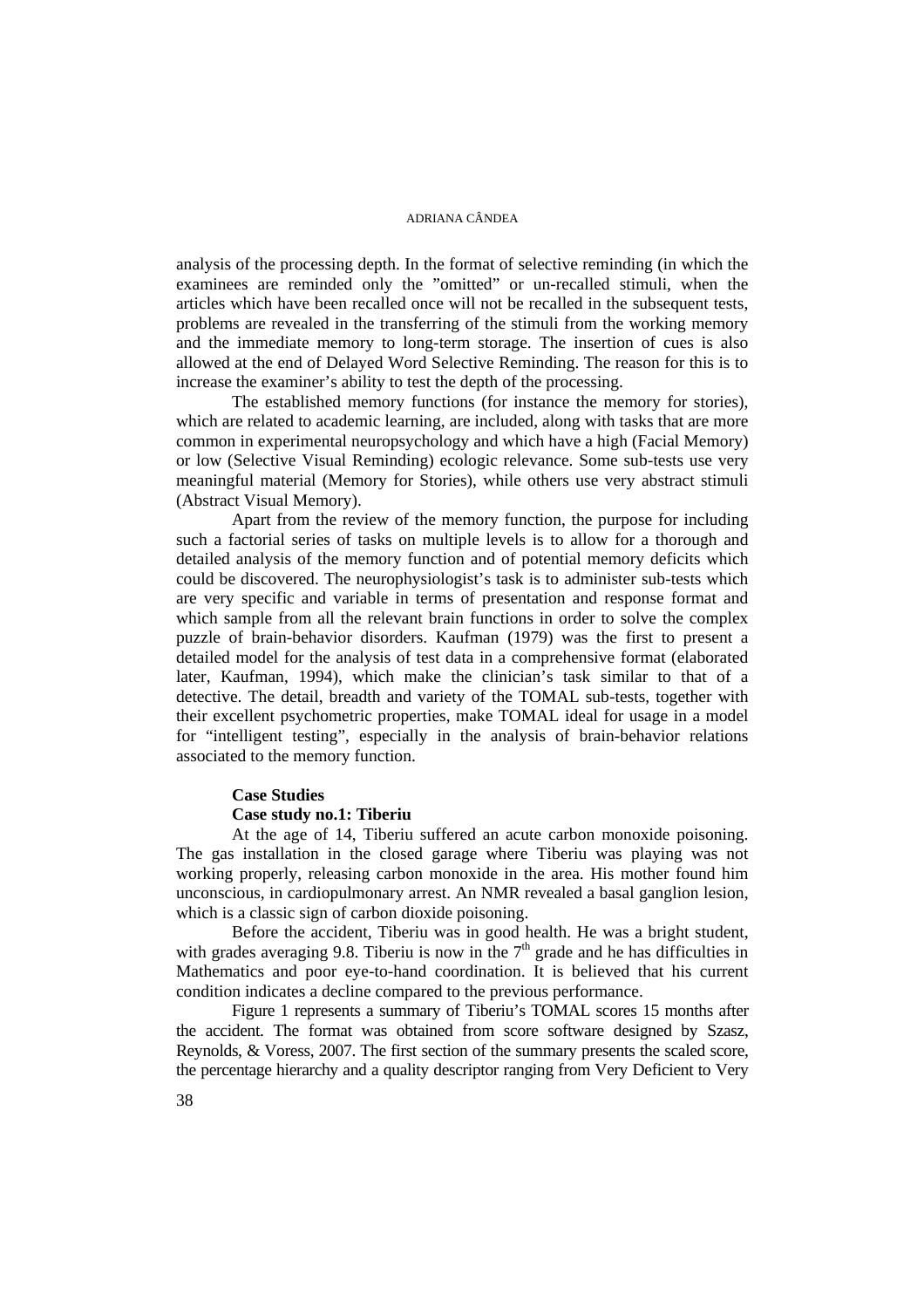Superior for each sub-test. The details of the index scores are provided in the second section. This includes trust intervals for the index scores and comparisons of the various index scores. Tiberiu's DVRI (83) is below average and is considerably below the performance of immediate recall, as it is reflected on the VMI (107). This clearly indicates a significant deviation from his abilities before the accident and a common sign of an organic memory deficit associated with carbon monoxide poisoning. The Attention/Concentration Index is also low compared to other scores. Therefore memory indicates a general decline from the levels before the accident.

His WISC-III scores were  $VIO = 109$ ,  $PIO = 82$ , and  $FSIO = 95$ . The WRAT-3 indicated reading at 110, spelling at 107 and Mathematics at 95. Fluency was slightly below the expectations for his age. The TOMAL-2 learning curves showed an obvious inconsistency during the test, indicating a considerable variability in the attention processes. The learning curves are presented in the third section of Figure 1.



**Figure 1.** Subject Tiberiu's performances on the TOMAL Battery-Test of Memory and Learning

#### **Case study no. 2 – Maria**

At the age of 5, Maria was the victim of a car crash and suffered an acute closed head trauma. She was unconscious after the accident and she was in hospital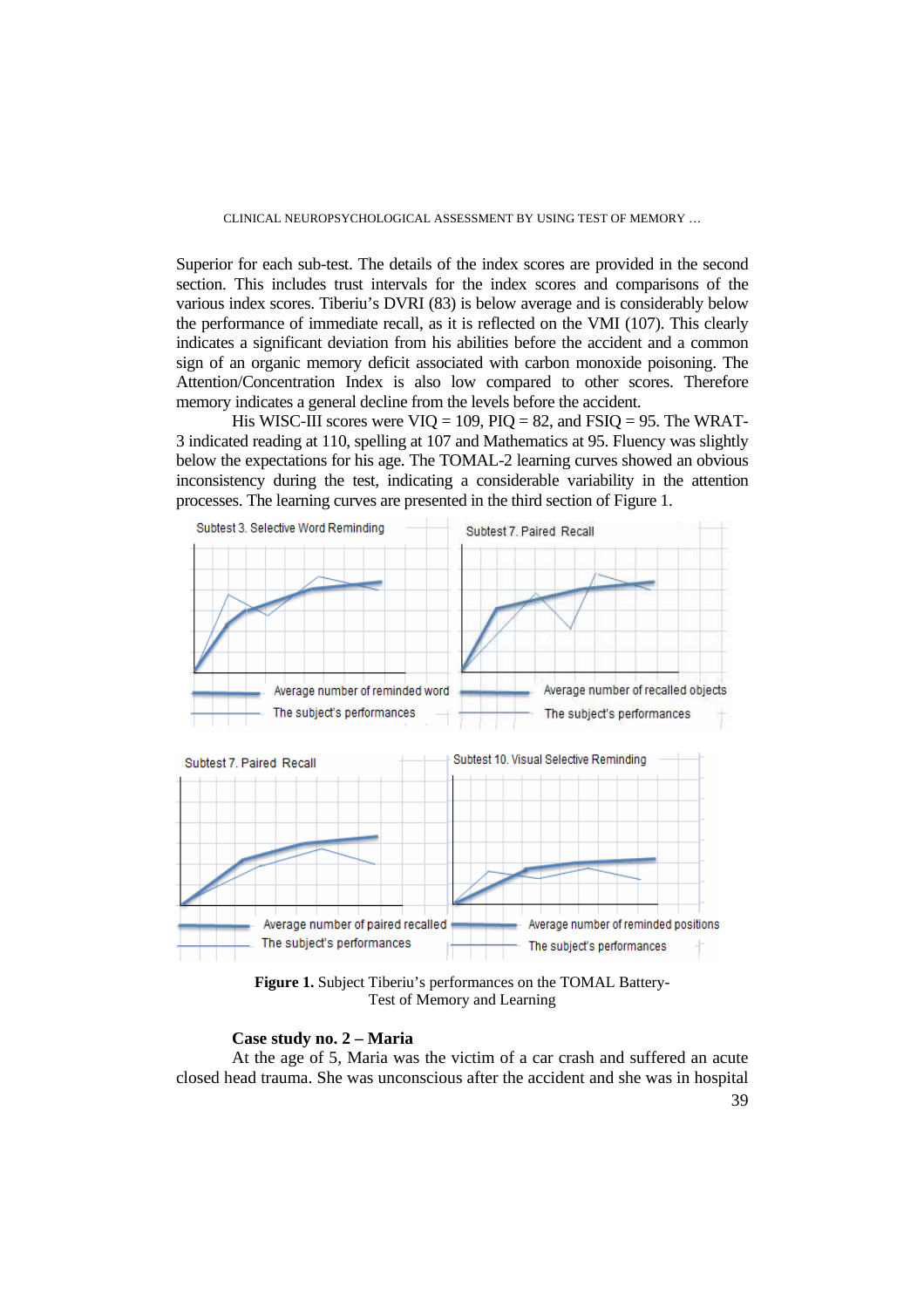for several weeks. The EEG testing indicated physiological abnormalities in the area of right temporal lobe. Before the accident, Maria went to kindergarten, and no difficulties related to school performance or behavioral attitudes were noted. Mary is now 7 years old; she is in first grade. Her teacher has indicated that Maria has difficulties related to visual processing and memory.

No intellectual assessment was performed before the accident, but considering the history of Maria's development, it was assumed that she had at least an average intellectual level before the accident. The recent WISC-III scores were  $VIO = 95$ , PIO  $= 112$ , and FSIQ = 102. Figure 2 shows Maria's scores on TOMAL-2. Maria's 88 VMI is below the average, against a 71 NMI, which is clearly in the below the average area of memory performance. The total CMI of 77 is situated in the deficient area of memory performance. The comparisons of the global scores indicate that the VMI differs significantly from the NMI. It is obvious that Maria's non-verbal test results are generally poorer than the verbal test results. The learning Index was lower than expected, considering Maria's educational history. The learning curves are presented in the third section of Figure 2. The low level of the Learning Index confirms the teacher's observation that Maria has difficulties in retaining new information.



**Figure 2.** Subject Maria's performances on the TOMAL Battery- Test of Memory and Learning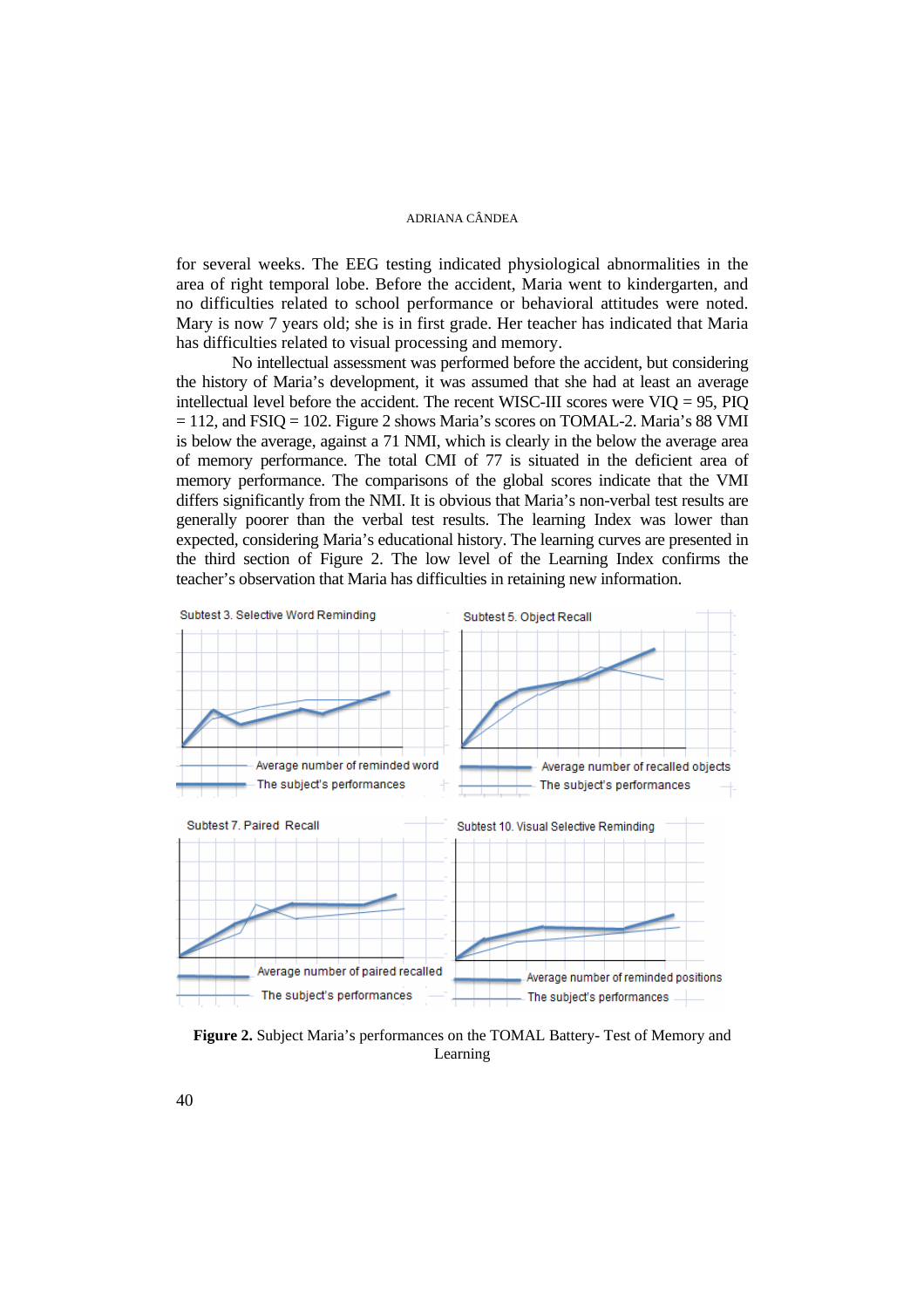CLINICAL NEUROPSYCHOLOGICAL ASSESSMENT BY USING TEST OF MEMORY …

# **Summary of findings**

Memory evaluation has a lot to offer to the clinician who investigates the neuropsychological processing in children and adolescents, especially in those with CNS system. TOMAL is the most detailed and comprehensive test which allows also an attentive evaluation of the way in which children process and memorize information.

 There are many things to be learned about children's memory and especially about the use of delayed recall indices, which have proved so valuable in the case of adults as well. The current efforts are focused on determining the diagnosis and the implications of the test results in the treatment, all with promising results. The crucial role of the clinical memory evaluation in the tasks of the neuropsychologist is determined by the nature of memory in everyday life and the problems related to memory in CNS disorders.

In the specialist literature, researchers claim that memory is not just a singular function, or an entity, but rather that the term "memory" encompasses a complex system of cognitive processes, including acquiring, keeping, memorizing and updating the information (Gross & McIlveen, 1999). Reynolds and Bigler (1994) claim that there is no uniform terminology used to describe the functionality of the memory. Up to now, specific memory elements have been identified based on the theoretical approach of the researchers. Some of these elements include the working memory, recognition versus updating, verbal versus nonverbal, abstract versus figurative. Irrespective of the definition taken into consideration, memory is clearly essential for the cognitive processes. Learning in particular displays a direct connection to memory. This is why it is considered "a relative, permanent change in behavior, as a result of experience" (Gross and McIlveen, 1999), and without a memorization of these experiences, learning could not take place.

 On the systemic level there is a division between memory formation and memory storage. A large amount of evidence suggests that associative memory is stored distributively throughout the cortex, allowing for manifestation in a statistic function (Cohen, 1993). At the same time, there is evidence indicating a more localized storage of certain memories and the existence of localized centers for the formation of memory, both in the classical and the operating conditioning.

The entire brain takes part in the functioning of the memory through the distributive storage of the memory. The recall of strong memories tends to be one of the most robust neuronal functions, whereas the formation of new memories, prolonged attention, and concentration, tend to be among the most fragile neuronal functions. Most types of neurological disorders are associated with an abnormal decrease of memory performance along with dislocations of attention and concentration. This has more important consequences when temporal-limbic involvement appears, of the cerebral trunk or of the frontal lobe. However, different psychiatric disorders, particularly depression, can suppress the fragile anterograde memory systems. An attentive analysis of memory, forgetfulness,